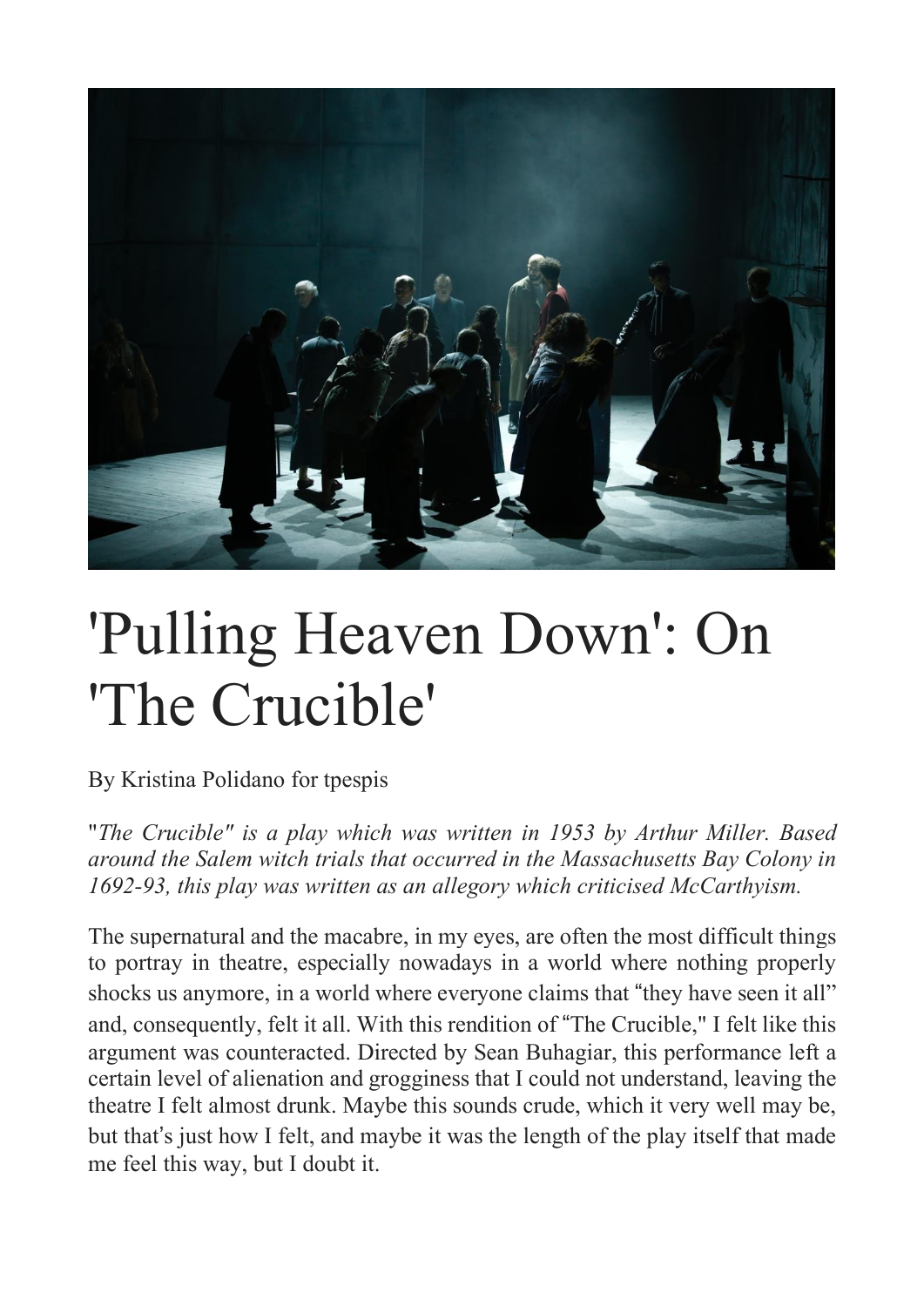I think of the performance now and I think of screaming, of the wicken chanting that echoed throughout the scenes, that was often backed by music (by Yasmin Kuymizakis ) that intensified the atmosphere to a point where you almost felt like you were being like you were being dragged onto the stage just as Mary Warren (Roberta Cefai) was dragged into the court room by John Proctor (Kenneth Spiteri). This contemporary element truly brought the atmosphere to life, and aided to embellish the incredibly well composed set designed by Austin Camilleri. Regarding the stage design, I particularly appreciated the unevenness of the stage's plane. The lop-sidedness acted as a perfect parallel to the madness and corruption that took place as the plot unfolded, whilst the grey walls that surrounded the stage, seeming like the walls of a derelict stucture, acted like the perfect accessory to the suffocation and utter irrationality that was taking place upon the stage. The narrattive was further ushered into the modern world by the clothes warn by the actors. Perfectly composed, these designs by Sef Farruġia showed the personality of each character beautifully in a polished and minimalist way.

The play itself was filled with horror and sex. Sexuality could practically never be disassociated from the power and the occult throughout. Sex verged on madness, as did power, and although this was played out in a somewhat minimalist manner, the shock and horror that was intended within the script was emphasised it. Light and motion were used as the main tactic to shock until the very end when a series of puppets, corpses, washed in yellowish-red light hanged in the background as if they were burning in hell.

The acting itself throughout the performance was no less than brilliant. Kenneth Spiteri, the actor who plays the main protagonist, John Proctor, gave an outstanding performance. Every movement that he made on stage felt authentic, I feel like he truly lived and breathed the character, and that's the reason why he captivated the audience received a standing ovation as he emerged after the performance was over, he truly deserved it. In addition to his performance, Steven Oliver (Judge Danforth) portrayed the character seamlessly, adding as much intensity to his performance as needed for such a corrupt characte, Gabriela Mendez (Tituba) shifted from madness to innocence seamlessly, Edward Caruana Galizia's portrayal (Rev. John Hale) added a touch of humanity to the institution he represented excellently. The acting in its generality was quite good, although at times some of the accents that the actors used seemed to make certain words undecipherable. The only comment that I have about the acting is about Peter Galea (Judge Hathorne), who delivered his part admirably incredible intensity, but it seemed to fall short to the point where the intensity was lost and seemed bathetic. I understand that maybe his character is used to show the